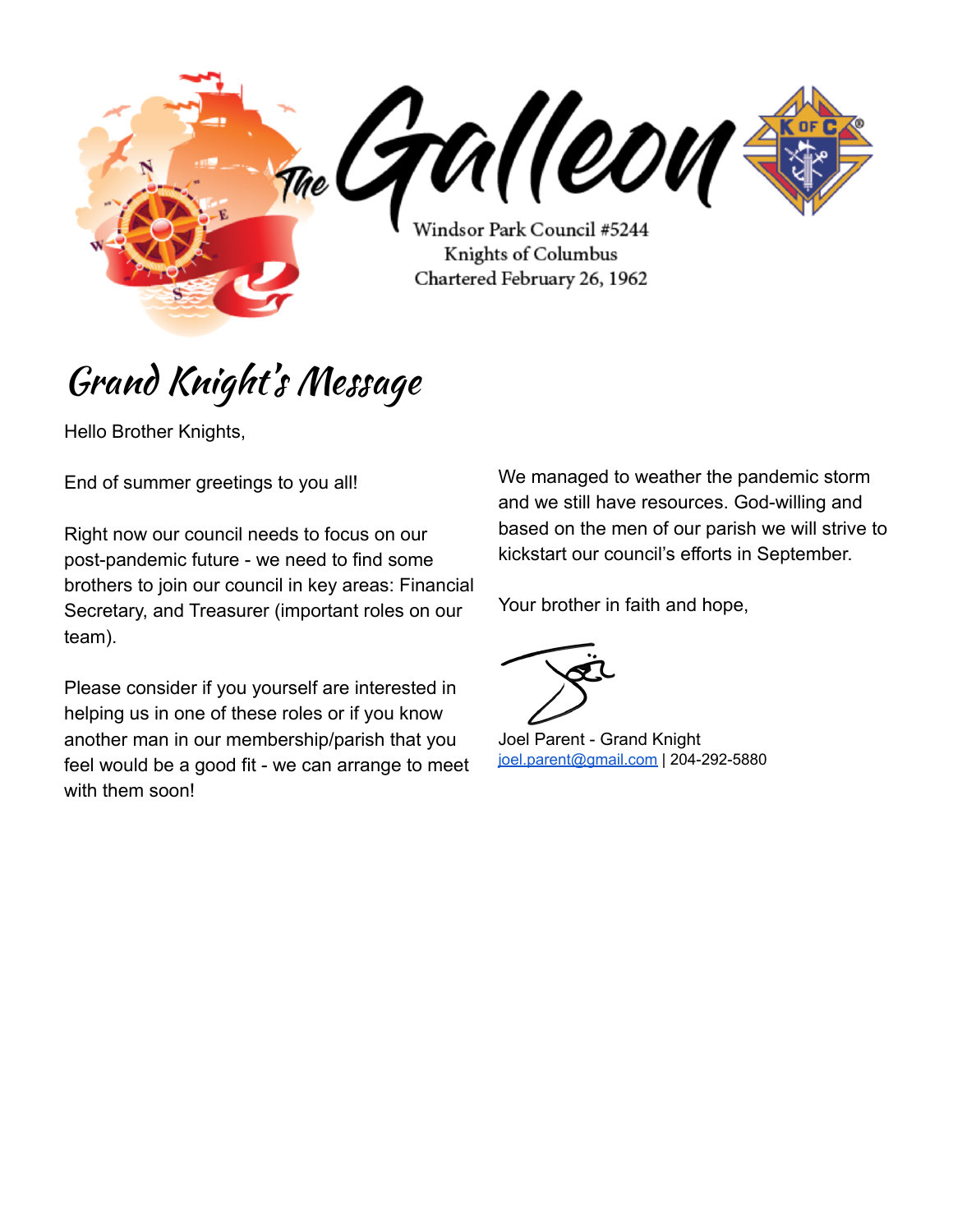# Minutes from last meeting

### **Meeting Date: June 29, 2021 - This is an online meeting, held via Google Meet.**

**In Attendance:** Joël Parent, Bob Love, Don Buccini, Doug Markewich, Harvey Suski, Klem Gelowitz, Marcel Rainville, Scott Wilkinson

### **Grand Knights Report:**

- 1. Marcel Rainville is resigning/retiring from the role of Financial Secretary on our council. Thank you Marcel for your service! The Financial Secretary is an important role on any Knights council and is our liaison with the State and Supreme councils. Appointment terms are typically 3 years and require that you manage the council's forms and membership paperwork. You can read more about the role here. Please let me know if you might be interested, we could really use your help
- 2. Brian Fraser has served us for many years in the role of Treasurer, we need a new brother to step up and support our council in this role. This is the financial/bookkeeping role for the council. Brian is willing to assist in training and mentoring the new man in this position. If you or someone you know from our council is a financial/numbers guy, please consider this role!
- 3. Harvey Suski has offered to serve in the role of Deputy Grand Knight for the upcoming Columbian year. We unanimously elected him in the meeting. Thank you Harvey!
- 4. Doug Markewich offered to serve as our ICCD Council Chairperson for this Columbian year, he largely performed the role last year to great success. Thanks Doug for leading this for our council please all members offer Doug your assistance and best efforts to support this important fundraising activity.
- 5. We will be preparing for a new Columbian year with a new parish priest and we will be trying to set time to meet him as soon as it is possible to do so.
- 6. We hope to be restarting our parish programming/activities in this new year starting with our first Sept meeting. Activities potentially to include: Fall Supper (bringing in food to our parish hall), Lenten Fish Fry, Parish BBQ, Siloam Mission Monthly Breakfast Team, and hopefully some new ideas/activities.
- 7. Hopefully with additional openings we will also be able to return to regular serving/volunteering at weekend masses as well
- 8. I hope you all have a peaceful and rejuvenating summer and hope to hear from you all in September

#### **Other Updates:**

- 1. Idea to hold a virtual meet and greet session for the new members recruited in the last 12 months to get them connected and possibly engage them to participate with next year's executive council.
- 2. We will be submitting our council paperwork to the State/Supreme councils with the current holes that we have in our roster. We suspect we won't be the only council with empty positions - we will work in September to try and fill these vacancies as we can.

#### **Adjournment**